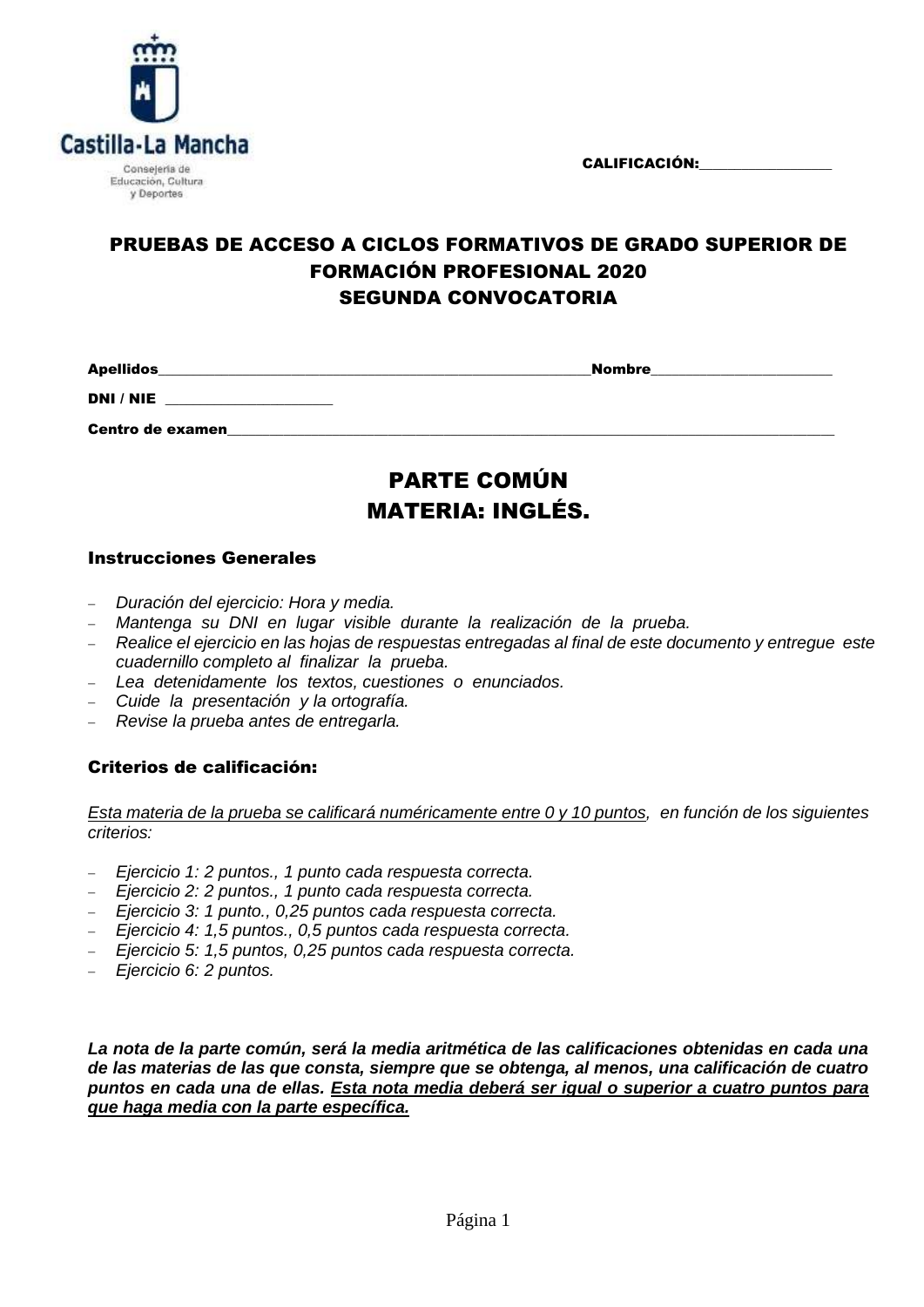| Castilla-La Mancha                                |
|---------------------------------------------------|
| Consejería de<br>Educación, Cultura<br>y Deportes |

### Apellidos\_\_\_\_\_\_\_\_\_\_\_\_\_\_\_\_\_\_\_\_\_\_\_\_\_\_\_\_\_\_\_\_\_\_\_\_\_\_\_\_\_\_\_\_\_\_\_\_\_\_\_\_\_\_\_\_\_\_\_\_\_\_Nombre\_\_\_\_\_\_\_\_\_\_\_\_\_\_\_\_\_\_\_\_\_\_\_\_\_\_

DNI / NIE

# **EJERCICIOS**

### **THE CHANGING FACE OF VIDEO GAME CHARACTERS**

As any player knows, imaginary characters in computer games come in many forms, such as wizards, witches and fairies. However, the humans in these games show less variety - the majority are young, male and white; there are very few characters who are very old, very young, female or from ethnic groups such Latino or Native American.

Researchers in the United States recently surveyed the most popular computer games to find out which characters are most, and least represented. Children and old people, as well as women and certain ethnic minorities, were found by researchers to appear less frequently than would be expected. Certainly, their appearance in games did not match their percentage in the general population, or even among game players. Women, for example, make up 38% of all game players, yet only 15% of game characters are female. Latinos are also underrepresented; only 2% of game characters are Latino, although 12.5% of all game players are form that ethnic group.

One reason for this imbalance may be that the characteristics of humans in games reflect the characteristics of game creators, who are mostly young, male and white. However, the effect of misrepresentation worries researchers; on a philosophical level, does the lack of variation among game characters give a distorted idea about the importance of minorities in US society? On a more practical level, the under-representation of certain characters may indicate a neglected marketing opportunity: would more female and minority characters lead to greater sales?

One way to correct the imbalance is to allow players to customise the characters in the games. The trend towards such customisation has been growing in recent years, and is featured in many popular multiplayer online games which were not included in the survey. If it continues and spreads, then perhaps we will soon see princesses rescuing children, or old women falling in love with old men in video games.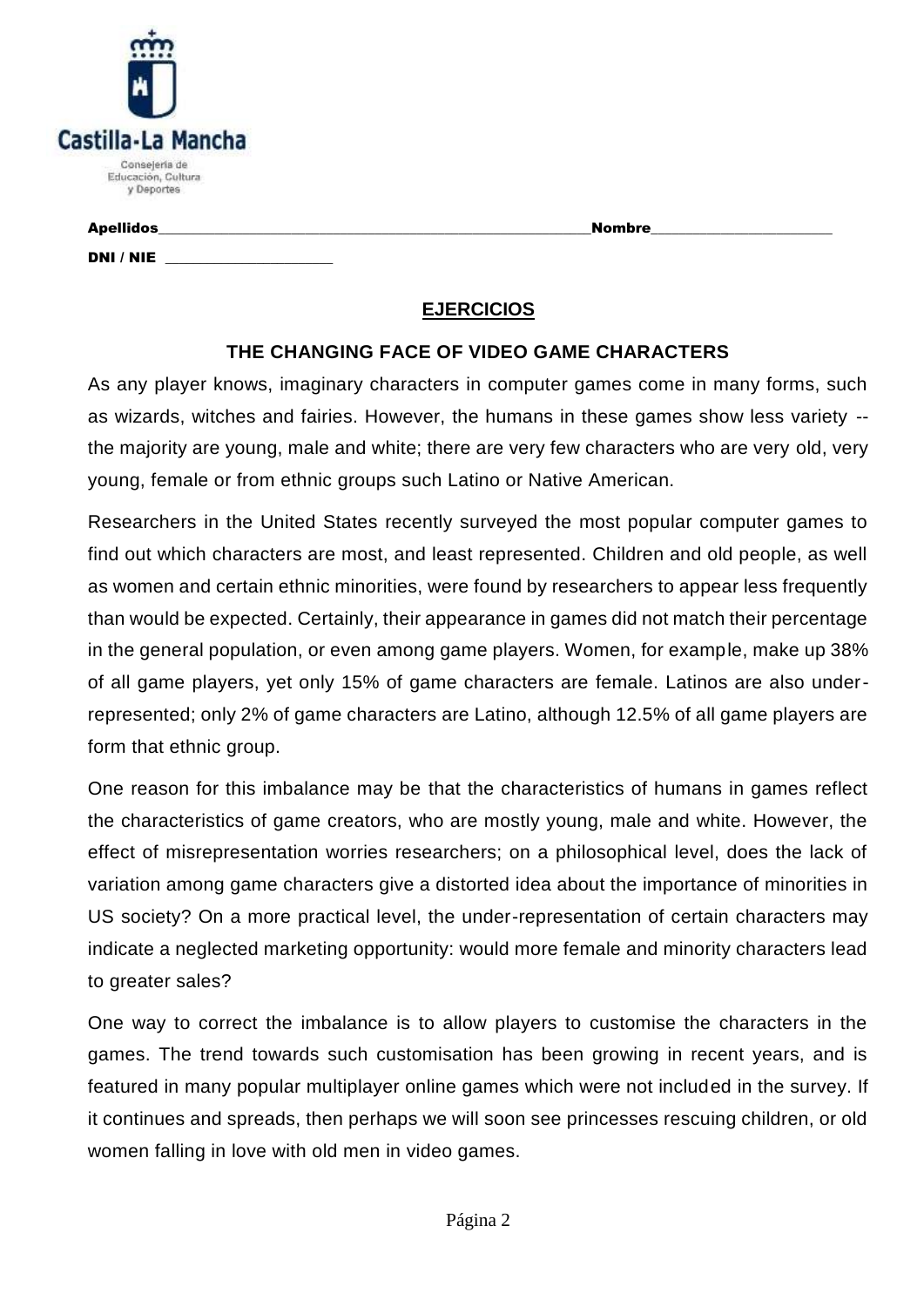

DNI / NIE \_\_\_\_\_\_\_\_\_\_\_\_\_\_\_\_\_\_\_\_\_\_\_\_

Apellidos\_\_\_\_\_\_\_\_\_\_\_\_\_\_\_\_\_\_\_\_\_\_\_\_\_\_\_\_\_\_\_\_\_\_\_\_\_\_\_\_\_\_\_\_\_\_\_\_\_\_\_\_\_\_\_\_\_\_\_\_\_\_Nombre\_\_\_\_\_\_\_\_\_\_\_\_\_\_\_\_\_\_\_\_\_\_\_\_\_\_

## **PART I. READING COMPREHENSION**

- **1. Say if the following statements are TRUE (T) or FALSE (F) according to the text Copy the evidence from the text. No marks are given for only TRUE or FALSE. (1 punto cada respuesta correcta)**
	- a) Researchers in the US tried to discover which games were the most popular.
	- b) Researchers showed that there are fewer Latino characters than Latino players.
- **2. Answer these questions according to the text. Use your OWN WORDS: (1 Punto cada respuesta correcta)**
	- a) How may researchers account for the fact that there are so few minorities characters in games?
	- b) What might happen if more games allowed players to customise characters?

### **PART II. VOCABULARY AND GRAMMAR**

- **3. Find words in the text with the same meaning as the following: (0,25 puntos cada respuesta correcta)**
	- a) discover (paragraph 2):
	- b) correspond to (paragraph 2):
	- c) unrealistic (paragraph 3):
	- d) expands, increases (paragraph 4):
- **4. Rewrite these sentences starting with the words given. Do not change the original meaning of the sentences: (0,5 puntos cada respuesta correcta)**
	- a) We will go to the beach if it doesn´t rain.
	- Unless ………………………………………………………………………………………… b) My English teacher told my parents the truth.
	- My parents …………………………………………………………………………………… c) `We didn´t go to see a film last night´, Mary said. Mary said that ….. …………………………………………………………………………
- **5. Complete the sentences with a correct expression using the words in brackets.**

### **(0,25 puntos cada respuesta correcta)**

a) My friends ……………………(not fail) the exam if they had studied the day before.